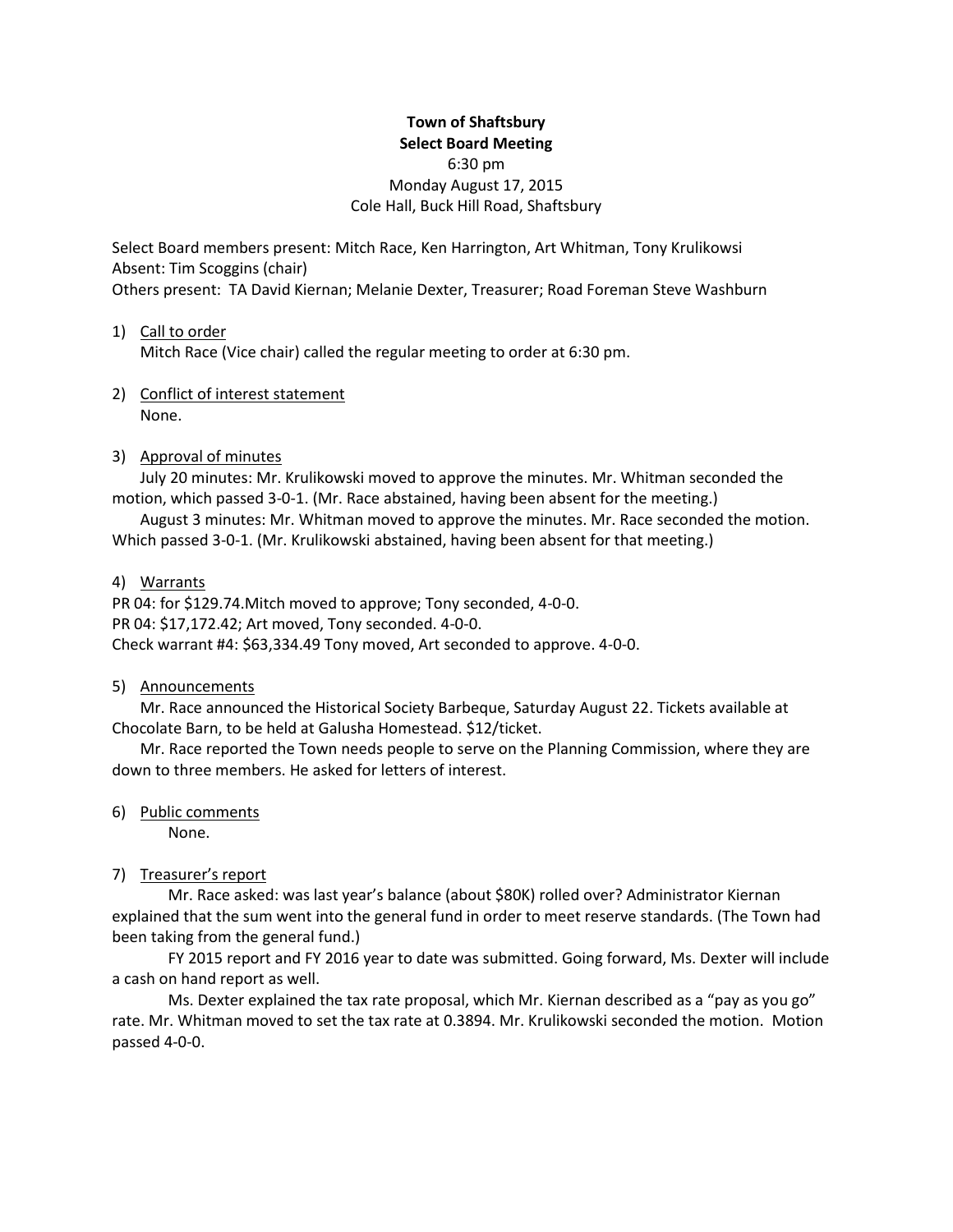### 8) Road Foreman's report

Crews are scraping, grading on hills, doing some dust control (using chloride), some ditching. They'll continue to grade, expecting to respond to storms forecast for later this week. Some vehicles broke down but have been repaired.

TA Kiernan reported that Paran Acres needs chip-sealing, which will cost about \$21,000 for 0.84 miles and last about 6-8 years. The road crew hopes to do it in spring 2016. Much of remainder of 2015 field season will be spent on East Road paving and culverts, and a couple of fabric projects.

### 9) Opening of bids, Shaftsbury Hollow Culvert Engineering

Mance Engineering, \$24,920 + \$3250 Weston and Sampson, \$33,000 Holden, \$29,500 TA Kiernan will distribute copies of relevant sections of the bid to Select Board members, in preparation for a vote at the first September meeting.

## 10) Opening of bids – Cole Hall Exterior Painting

Krause Livingston Construction, \$66,000 (excluding removal of any hazardous materials) Crazy Colors, \$35,000 TA Kiernan will distribute copies, as above.

### 11) Awarding Bid, East Road Paving

Mr. Krulikowski moved to accept bid from Beaudoin, pending receipt of grant from State, for \$91,684. Mr. Whitman seconded the motion. The motion passed 4-0-0.

## 12) Town Administrator's report, David Kiernan

TA shared communications from Vermont Forests Parks and Recreation, regarding proposed work at Lake Shaftsbury State Park, and Bennington County Regional Commission, regarding a request for a new commissioner to replace the retired Bill Pennebaker.

- a) He reported the much of the roofing is done at Howard Park, the Lions club will install security cameras, that soccer club will do painting, that tennis court people are working away and should be done by the end of the week. The Town is seeking a license and permits for a new well and may be able to install this fall.
- b) Sidewalk plans were submitted this date but seem to have errors. Permitting and the bid process will take quite a while. Construction might be postponed to spring 2016.

Mr. Race announced that Steve Washburn had been appointed road foreman.

c) Town Financial Audit

Sullivan and Powers to do. Mr. Race moved to sign accountant's confirmation letter. Mr. Krulikowski seconded the motion, which passed 4-0-0. The board signed the document.

TA Kiernan reported that TMobile is adding an array to the Buck Hill Road tower.